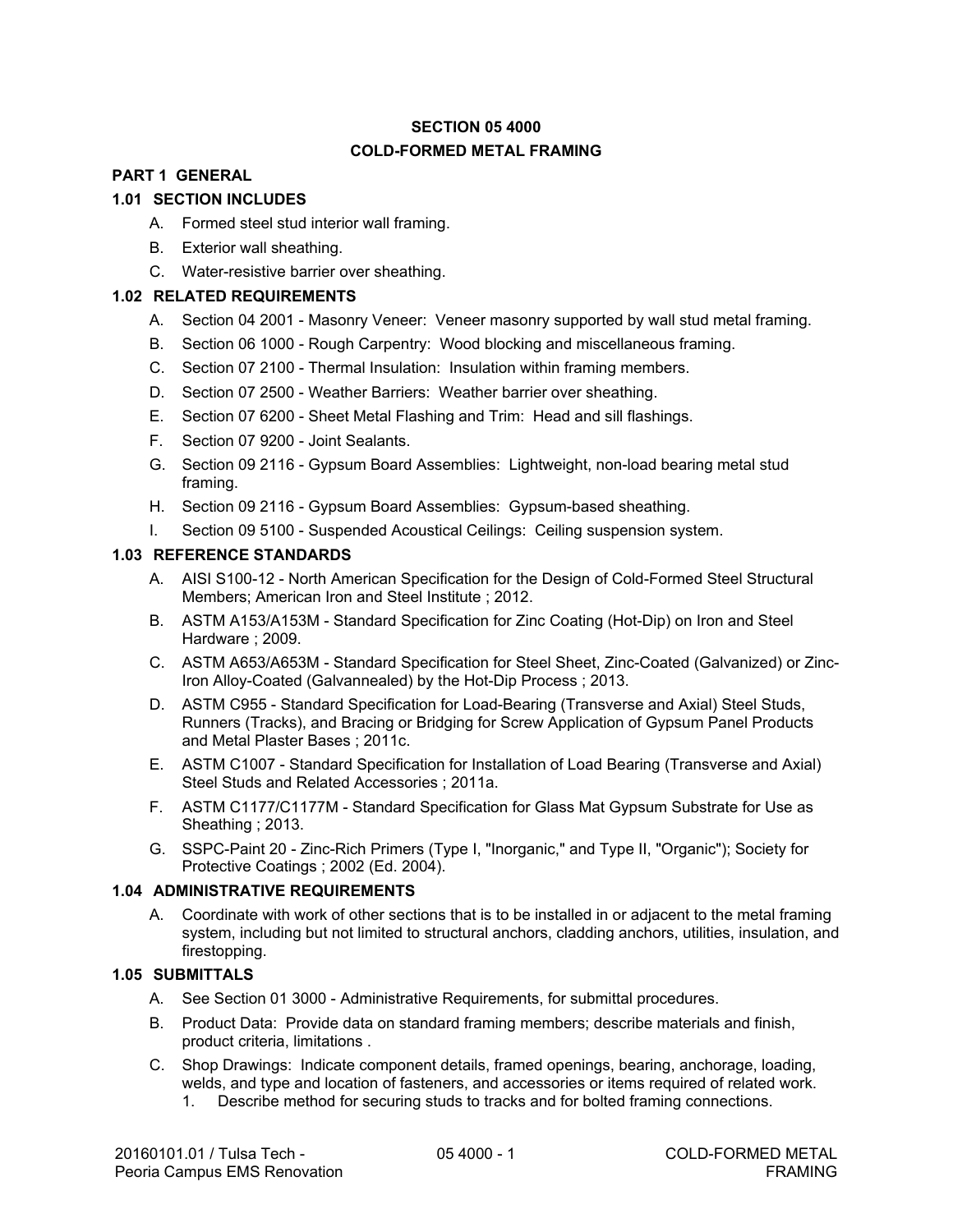- 2. Provide design engineer's stamp on shop drawings.
- D. Manufacturer's Installation Instructions: Indicate special procedures, conditions requiring special attention .

## **1.06 QUALITY ASSURANCE**

A. Designer Qualifications: Design framing system under direct supervision of a Professional Structural Engineer experienced in design of this Work and licensed in the State in which the Project is located.

#### **PART 2 PRODUCTS**

#### **2.01 MANUFACTURERS**

- A. Non Structural Metal Framing:
	- 1. Clarkwestern Dietrich Building Systems LLC ; www.clarkdietrich.com.
	- 2. Marino ; \_\_\_\_: www.marinoware.com.
	- 3. Substitutions: See Section 01 6000 Product Requirements.
- B. Framing Connectors and Accessories:
	- 1. Same manufacturer as metal framing.

#### **2.02 FRAMING SYSTEM**

A. Provide primary and secondary framing members, bridging, bracing, plates, gussets, clips, fittings, reinforcement, and fastenings as required to provide a complete framing system.

#### **2.03 FRAMING MATERIALS**

- A. Studs and Track: ASTM C955; studs formed to channel, "C", or "Sigma" shape with punched web; U-shaped track in matching nominal width and compatible height.
	- 1. Depth: As indicated on the drawings.
	- 2. Gage: As required to meet L/360.
	- 3. Galvanized in accordance with ASTM A653/A653M, G90/Z275 coating.
- B. Framing Connectors: Factory-made, formed steel sheet.
	- 1. Material: ASTM A653/A653M SS Grade 33 and 40 (minimum), with G90/Z275 hot dipped galvanized coating for base metal thickness less than 10 gage, 0.1345 inch (3.42 mm), and factory punched holes and slots.
	- 2. Structural Performance: Maintain load and movement capacity required by applicable code, when evaluated in accordance with AISI S100-12.
	- 3. Fixed Connections: Provide non-movement connections for tie-down to foundation, floorto-floor tie-down, roof-to-wall tie-down, joist hangers, gusset plates, and stiffeners.

## **2.04 WALL SHEATHING**

A. Wall Sheathing : Glass mat faced gypsum; ASTM C1177/C1177M, square long edges, 1/2 inch (12.5 mm).

## **2.05 ACCESSORIES**

- A. Bracing, Furring, Bridging: Formed sheet steel, thickness determined for conditions encountered; finish to match framing components.
- B. Touch-Up Primer for Galvanized Surfaces: SSPC-Paint 20, Type I Inorganic, complying with VOC limitations of authorities having jurisdiction.
- C. Water-Resistive Barrier: As specified in Section 07 2500.

## **2.06 FASTENERS**

- A. Self-Drilling, Self-Tapping Screws, Bolts, Nuts and Washers: Hot dip galvanized per ASTM A153/A153M.
- B. Anchorage Devices: Powder actuated.